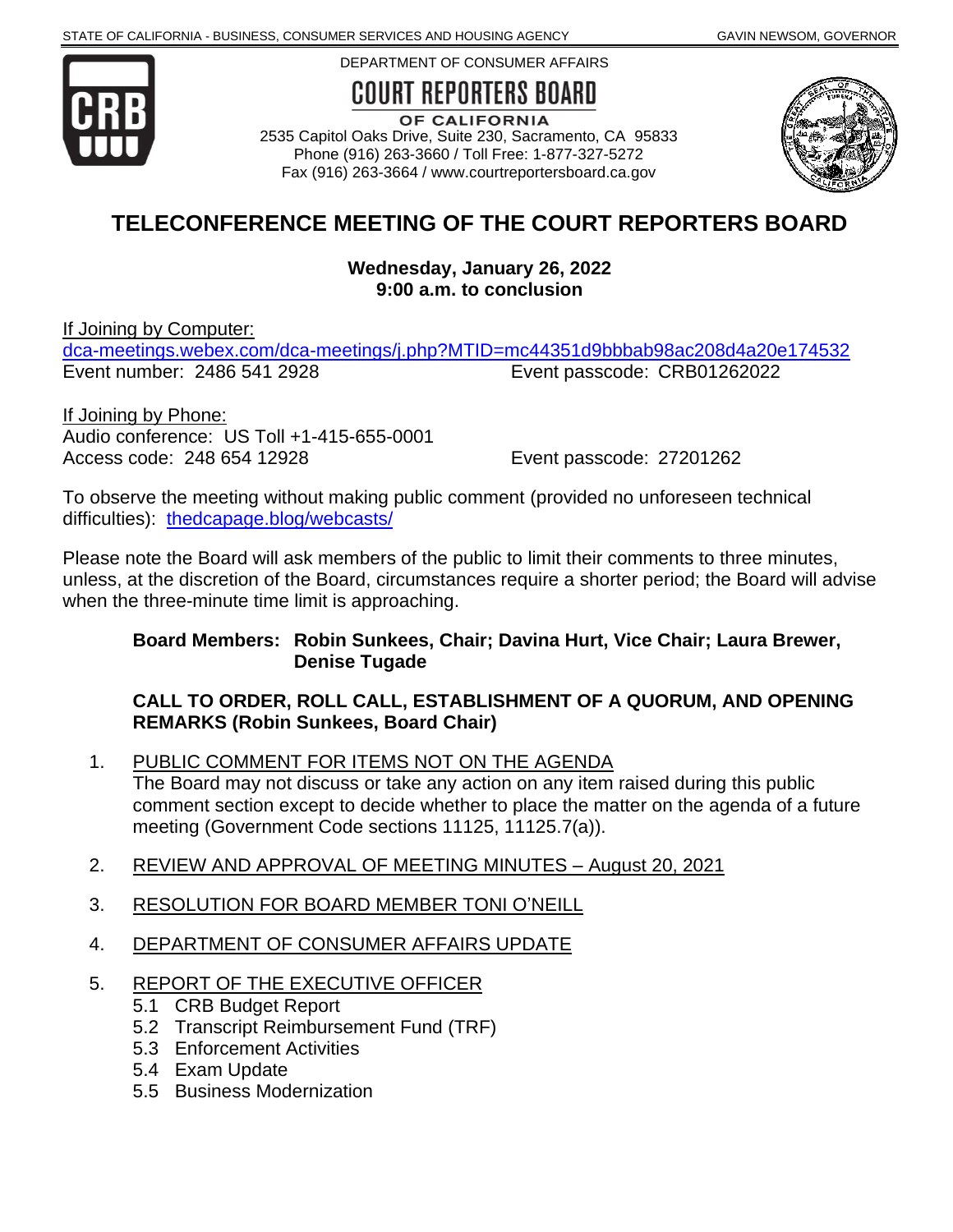# 6. LEGISLATION

Update on end of legislative session

- 6.1 AB 29 (Cooper) State bodies: meetings
- 6.2 AB 107 (Salas) Licensure: veterans and military spouses
- 6.3 AB 163 (Committee on Budgets) State government
- 6.4 AB 177 (Committee on Budget) Public safety
- 6.5 AB 225 (Gray, Gallagher, and Patterson) Department of Consumer Affairs: boards: veterans: military spouses: licenses
- 6.6 AB 305 (Maienschein) Veteran services: notice
- 6.7 AB 646 (Low) Department of Consumer Affairs: boards: expunged convictions
- 6.8 AB 885 (Quirk) Bagley-Keene Open Meeting Act: teleconferencing
- 6.9 AB 1386 (Cunningham) License fees: military partners and spouses
- 6.10 SB 170 (Skinner) Budget Act of 2021
- 6.11 SB 241 (Umberg) Civil Actions
- 6.12 SB 731 (Durazo and Bradford) Criminal records: relief

6.13 SB 772 (Ochoa Bogh) Professions and vocations: citations: minor violations

The Board may discuss other items of legislation not listed here in sufficient detail to determine whether such items should be on a future Board meeting agenda and/or whether to hold a special meeting of the Board to discuss such items pursuant to Government Code section 11125.4.

### 7. REGULATIONS

- 7.1 Minimum Transcript Format Standards (MTFS): Public hearing regarding petition to amend regulations. (Gov. Code, § 11340.6.) – Discussion and Possible Action to Initiate a Rulemaking to Amend Title 16, California Code of Regulations section 2473.
- 7.2 SB 241 Implementation Firm Registration: Discussion and Possible Action to Initiate a Rulemaking and Possibly Amend Section 2450, Repeal Section 2464, and Adopt Section 2468.1 of Title 16 of the California Code of Regulations, to Implement Firm Registration per Business and Professions Code section 8050.
- 8. LICENSURE OF VOICE WRITERS Executive Officer report on meetings with legislative staff regarding the licensure of voice writers.
- 9. SUNSET REVIEW Explanation of process and development of plan for 2020-2023 Sunset Review Report.
- 10. STRATEGIC PLAN Update to the Board on action plan.
- 11. FUTURE MEETING DATES
- 12. CLOSED SESSION

Pursuant to Government Code section 11126(a)(1), the Board will meet in closed session to conduct the annual evaluation of its executive officer.

# **ADJOURNMENT – The Board will Adjourn from Closed Session**